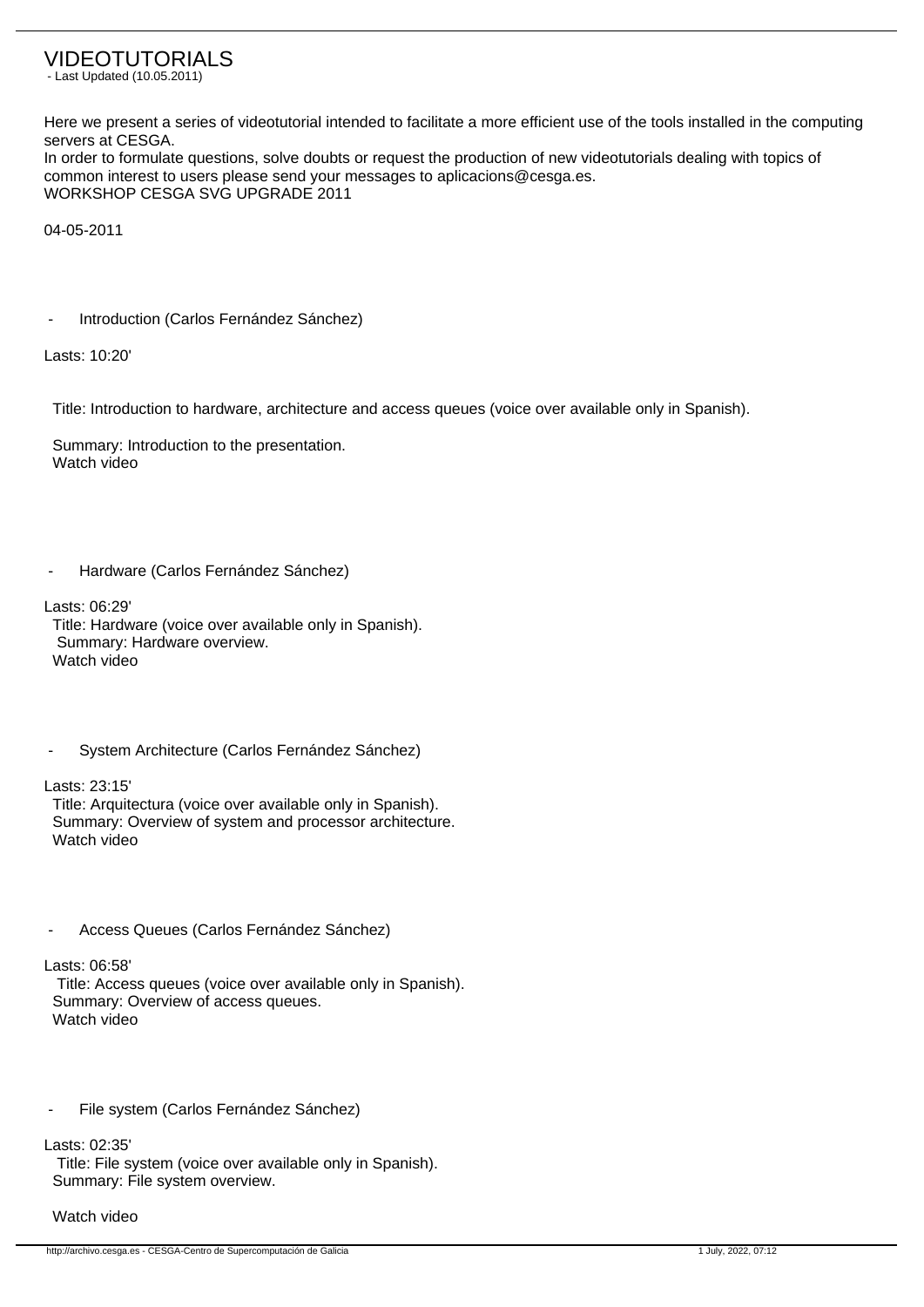|  | Supercomputers available in 2011 (Carlos Fernández Sánchez) |  |
|--|-------------------------------------------------------------|--|
|--|-------------------------------------------------------------|--|

Lasts: 01:50'

 Title: Supercomputers available in 2011 (voice over available only in Spanish). Summary: Supercomputers available in 2011

Watch video

```
User portal (Carlos Fernández Sánchez)
```
Lasts: 03:57'

 Title: User portal (voice over available only in Spanish). Summary: User portal overview. Watch video

Planned Improvements (Carlos Fernández Sánchez)

Lasts: 01:47'

 Title: Planned improvements (voice over available only in Spanish). Summary: Improvements planned for 2011. Watch video

---

Introduction to aplications and compilers (Aurelio Rodríguez)

Lasts: 02:49'

 Title: Introduction to applications and compilers (voice over available only in Spanish). Summary: Intro to the applications section.

Watch video

- Applications (Aurelio Rodríguez)

## Lasts: 10:01'

 Title: Applications (voice over available only in Spanish). Summary: Applications installed and to be ported to SVG.

Watch video

- Compilers and libraries (Aurelio Rodríguez)

Lasts: 27:23'

 Title: Compilers and libraries (voice over available only in Spanish). Summary: Installed compilers and libraries. Watch video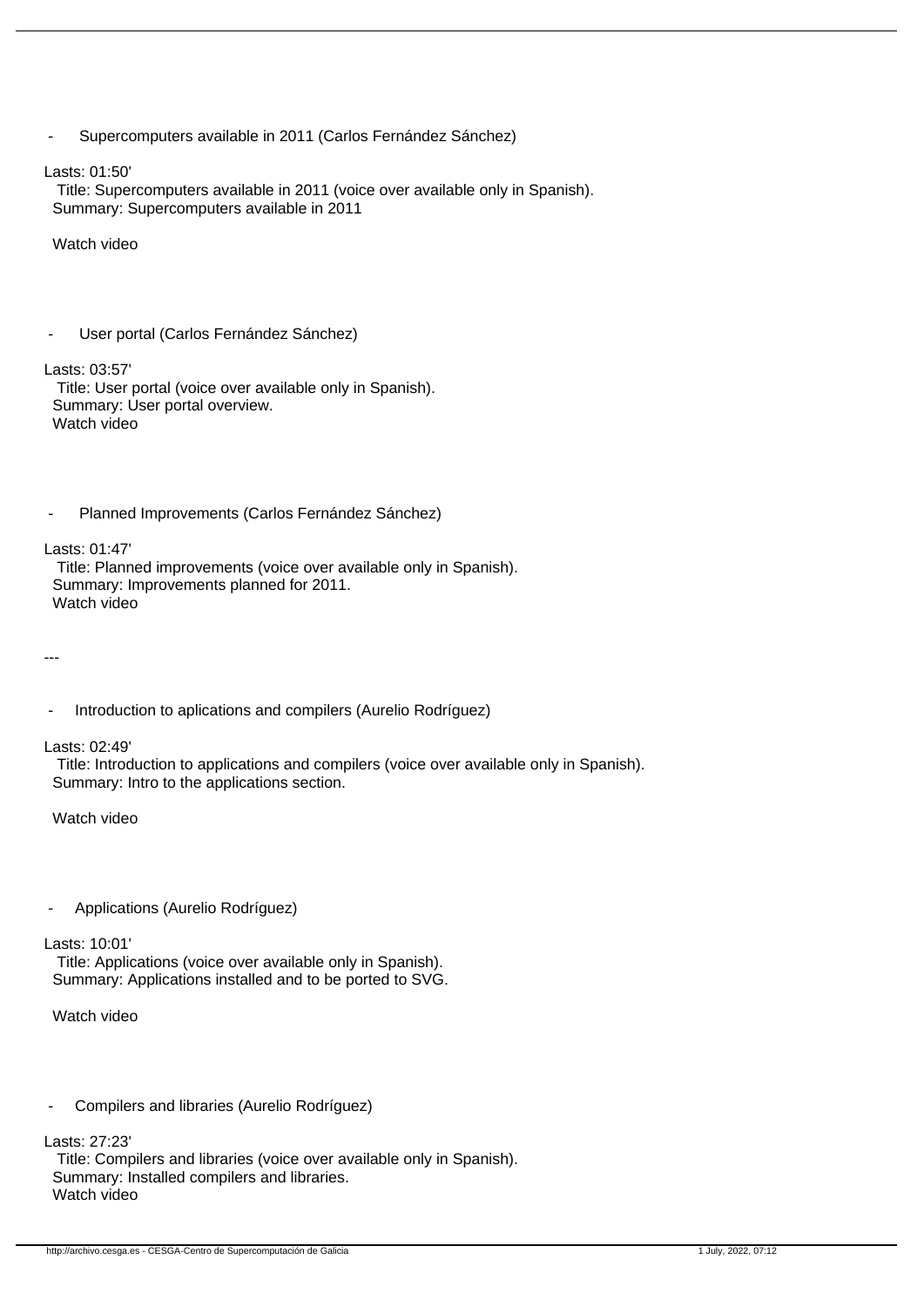## TUTORIAIS DE APLICACIÓNS

MODULES

- How to use de modules tool

 Title: How to use the modules tool (voice over only available in Spanish). Summary: Introducing the modules tool for the management of applications. Play

- Use of the modules tool

 Title: Use of the modules tool voice over only available in Spanish). Summary: The basic tasks that can be performed with this tool are explained: loading/unloading applications and visualizing modules.

Play

INTEL COMPILERS

- Intel Compilers I

 Title: Introduction. Loading Intel Compiler Modules (voice over only available in Spanish). Summary: How to use of the modules tool to load the desired Intel modules. Play

- Intel Compilers II

 Title: Examples (voice over only available in Spanish). Summary: Description of use cases of Intel compilers (icc, icpc, ifort) for different programming languages. Play

- Intel Compilers III

 Title: Sources of help (voice over only available in Spanish). Summary: How to use "man" help pages and help at www.cesga.es Play

PGI COMPILERS